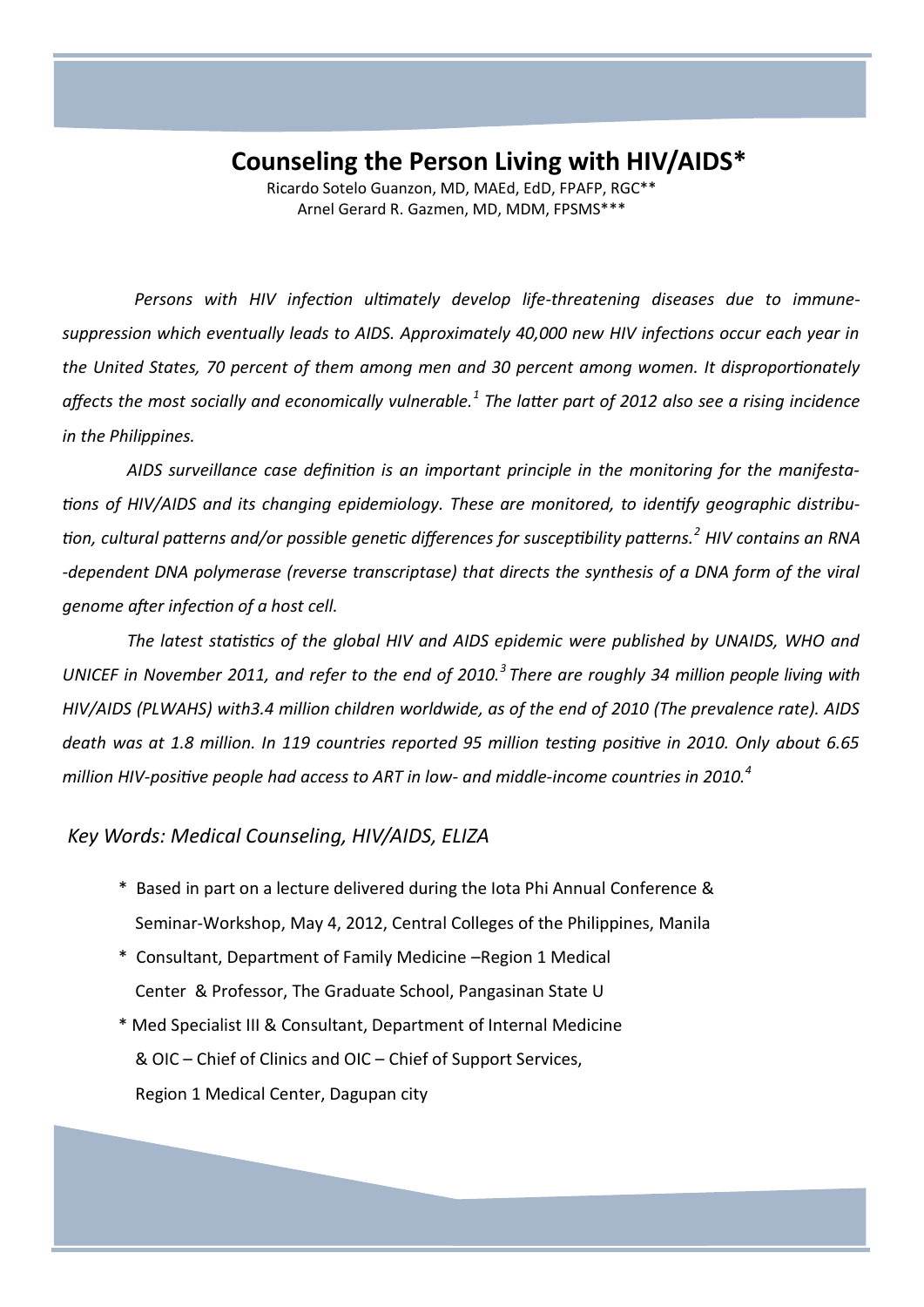# **Local Epidemiology**

The DOH through the National Epidemiology Center (NEC) reported that from 1984 to 2012, there were 8,850 HIV antibody sero-positive cases reported, of which 7,865 (89%) were asymptomatic and 985 (11%) were AIDS cases. Eighty-three percent (7,356) were males. Ages ranged from 1-73 years (median 29 years). The age groups with the most number of cases were: 20-34 at 68 %.<sup>5</sup>

Sexual contact was the most common mode of HIV transmission, accounting for 93% (920) of all reported AIDS cases. Of these, more than half of the cases acquired infection by sexual transmission through heterosexual sex, followed by homosexual contact and bisexual contact. Other modes of trans-**HIV Symptomatology** mission include: mother-to-child transmission, blood transfusion, injecting drug use, and needle does not occur for 10 years. During the first infecrelated to HIV infection that is worrisome.

#### **Table 1. The Biomedical Issues of HIV**

| 1. It is a dreaded disease                      |
|-------------------------------------------------|
| 2. Primarily a sexually transmitted retroviral  |
| infection (though a lot are non-sexually con-   |
| tracted like placental transfer)                |
| 3. It has no known CURE but treatment is avail- |
| able (2012)                                     |
| (Meds primarily to prolong life and im-         |
| prove quality of life)                          |
| 4. It is a wasting disease                      |
|                                                 |

**Table 2. Shows us very compelling reasons to be compassionate and understanding of the person living with HIV/AIDS.**

#### **Table 2. Facts About the Disease**

**Patients are unable to tolerate antiretroviral treatment Some are unable to benefit from better therapies due to psychosocial factors such as poverty, limited access to care, unmet basic needs such as adequate food or housing, and concomitant psychiatric illness and/or substance abuse Some patients die of end-stage liver or kidney disease, malignancy, or treatment-related complications Palliative care is required throughout the disease Trajectory to 1) alleviate suffering, 2) relieve pain, 3) promote treatment adherence, 4) reduction of side effects and toxicity, 5)manage life-limiting co-morbidities, 6) provide quality end-of- life care**

prick injuries. <sup>6</sup> Table 1 shows the biomedical issues tion, there is transient illness, fever, swollen lymph In 50 % of patients, progression to AIDS nodes, rash, inflammation of the meninges (occurs in 15 % if infected individuals). The rest are asymptomatic at the time of infection. As time passes, development of swollen lymph nodes – progressive generalized lymphadenopathy (PGL), may become symptomatic (ARC), AIDS - related Complex have fever, night sweats, weight loss, minor infections such as yeast (thrush) – do not revert to asymptomatic stage.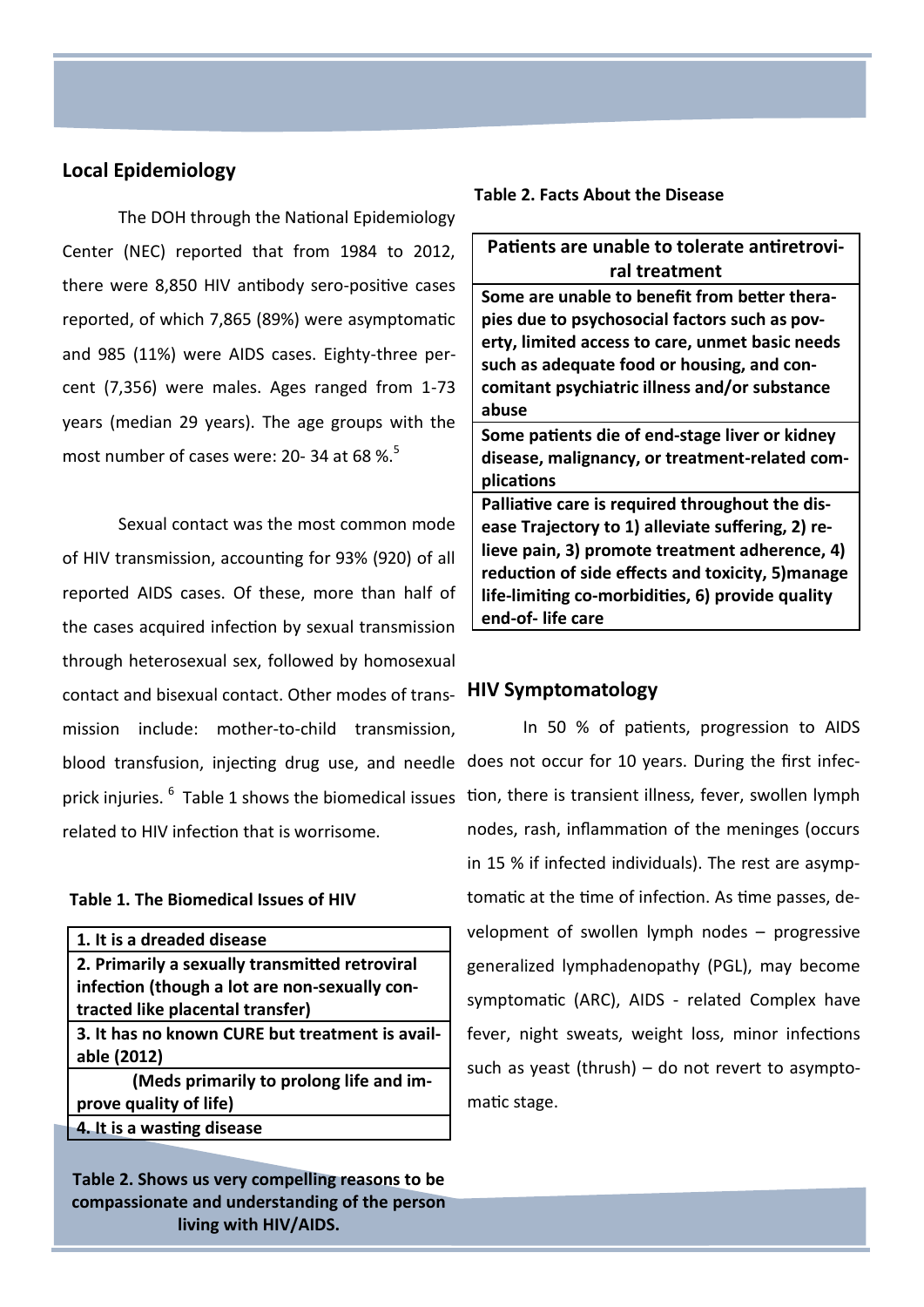### **HIV INFECTION**

Most prominent malignancies observed in AIDS patients include:

- Kaposi's Sarcoma tumour of the endothelial cells Burkitt's lymphoma involving B cells. Common opportunictic infections are those due to:
	- Pneumocystic carinii (PCP)
	- Candida albicans Mycobacterium avium-intracellulare Toxoplasma gondii
	- Crypstosporidium spp.
	- Genital and anal herpes simplex

### **HIV course**

600/ul the patient begins to lose cell-mediated im-cian's understanding of the sources of distress of munity and opportunistic infection occurs. Laboratory tests will show: 1) CBC – an initial rela-need to be addressed as enumerated by Medina tive lymphopenia (CD4+ and CD8+) followed by 1. Physical – pain, fatigue, somatization lymphocytosis (atypical lymphocyte but CD4 never recovers), 2) ELISA (Enzyme-linked immunosorbent Assay) is the initial screening test, which detects  $\bullet$ antibodies to HV core proteins and surface glycoproteins and is useful 4 to 12 weeks of infection, • and with 3) Western Blot – is a confirmatory test.

## **"Treatment" of HIV**

Interferon alpha and Zidovudine in combination may be used or Azidothymidine which inhibit the reverse transcriptase of HIV plus Lamivudine can be used.

Prior to HIV testing, counseling must also be considered to prepare any client with a high index of suspicion. The confirmed case is also given a more thorough counseling strategy or protocol. Some of the issues in counseling the patient include the following:

1) Acceptance

2) Understanding the condition and possible outcome

- 3) Analyzing emotional concerns
- 4) Familial concerns
- 5) Moving on

When absolute CD4 T cells count falls below pharmacologic treatment hinges also on the physi-The physician must be adept to handle patients having this medical condition. The success of the patient living with AIDS or HIV (PLWAH) which

- 
- Psychosocial anxiety, depression, coping and adjustment
- Family Problem dysfunction, instability, conflict
- Burden of medical intervention financial, physical, social, psychological, spiritual
- Existential and spiritual problems
- Empathic suffering with family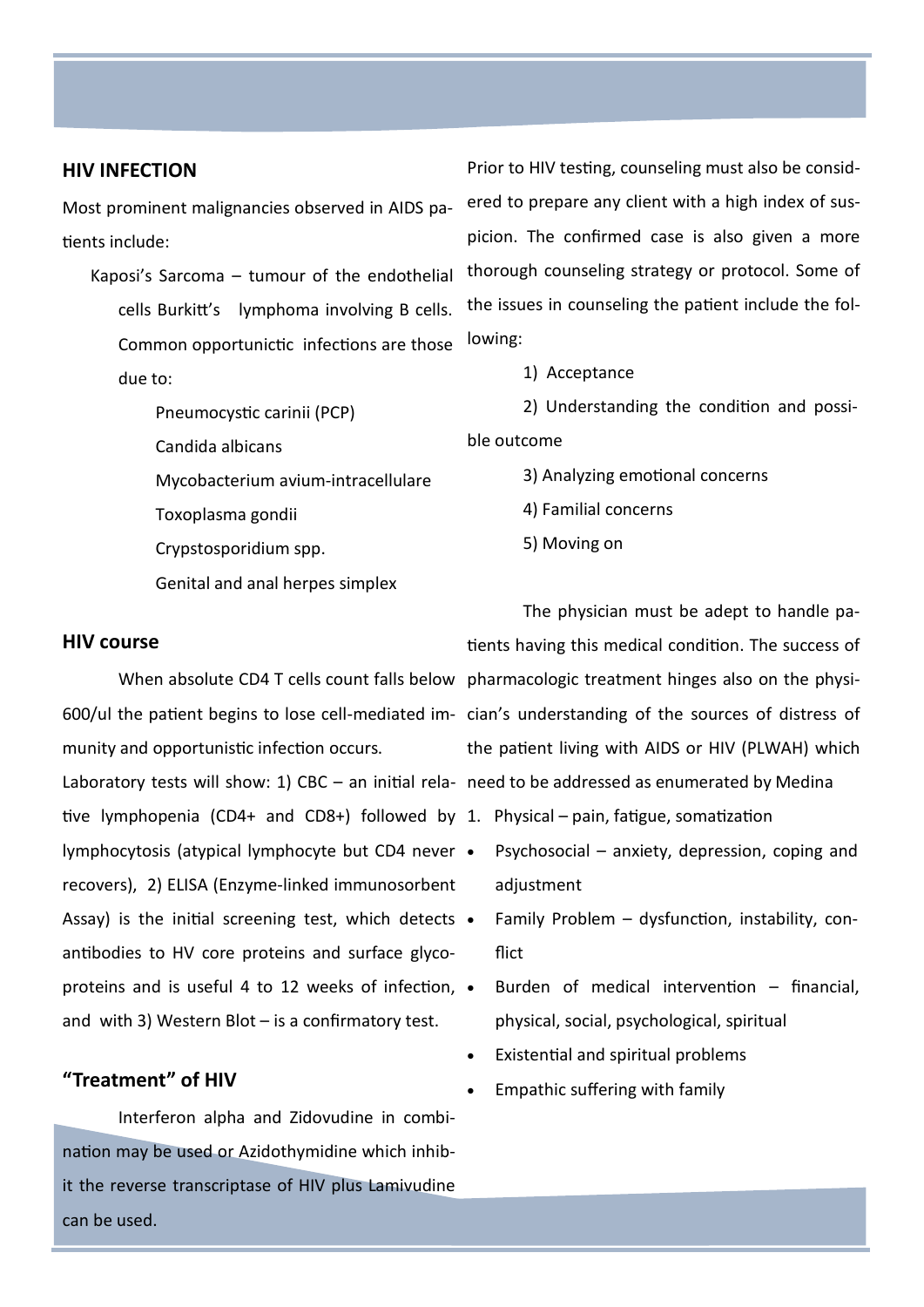# **The Psychosocial Approach to the Management of HIV Infection/AIDS**

The physician must always consider the high ther psychosocial support anxiety, sense of direction, the concerns for the future of the PLWAH upon diagnosis and in the part of you is strong? To enhance sense of wellcourse of the disease trajectory:

Medina further stresses the need for dignity conserving perspectives. These are questions **Medical Counseling** phrased to elicit and induce the following dignity conserving or enhancing strategies to better arm the patient with this dreaded condition and live a more meaningful life even after acquiring the HIV infection. These are:

Continuity of Self - Are there things about your life that are not affected by your physical limitation? What is it about your life that you value most?

Role Perseveration – What are the things that you did that are important to you? To refocus on self- respect, promote self-esteem, independence.

Maintenance of Pride – What aspects of your life, about your life are you proud of? Realize respect, promote self-esteem

Hopefulness –What are the things that you still can do? To Encourage and enable meaningful activitiesAutonomy and Control – How in control do you feel? To promote autonomy, involvement in care and decisions

Generativity and Legacy – How do you want to be remembered? When acceptance has been defined (Life album, journal)

Acceptance – How at peace are you with what is happening now? To gauge baseline or fur-

Resilience and Strong Fighting Spirit?- What being.

Counseling of HIV- seropositive persons should be highly individualized. This includes interpretation of the test result, and a discussion of the biomedical and psychosocial implications. The persons with positive HIV test should be instructed to notify their sex partners or those who share needles with them and suggestion of counseling is given. The physician may, alternatively inform the partner/s of the person with HIV of their partner's condition and suggest HIV testing as well for them. This, in the event the person with HIV is reluctant to tell the partner.

Counseling strategies may include what we may call *semiotic counseling*. The physician draws the client's (patient) perspective on HIV infection along his/her cognitive ability, assess the intellectual and emotional dimension, and the socialanthropological sphere. Initially just let the client express his feelings and concerns about having the HIV infection. After the physician has drawn the client's "meaning" along the different planes (the emic perspective), it is now the turn of the physician to validate these (the etic perspective).